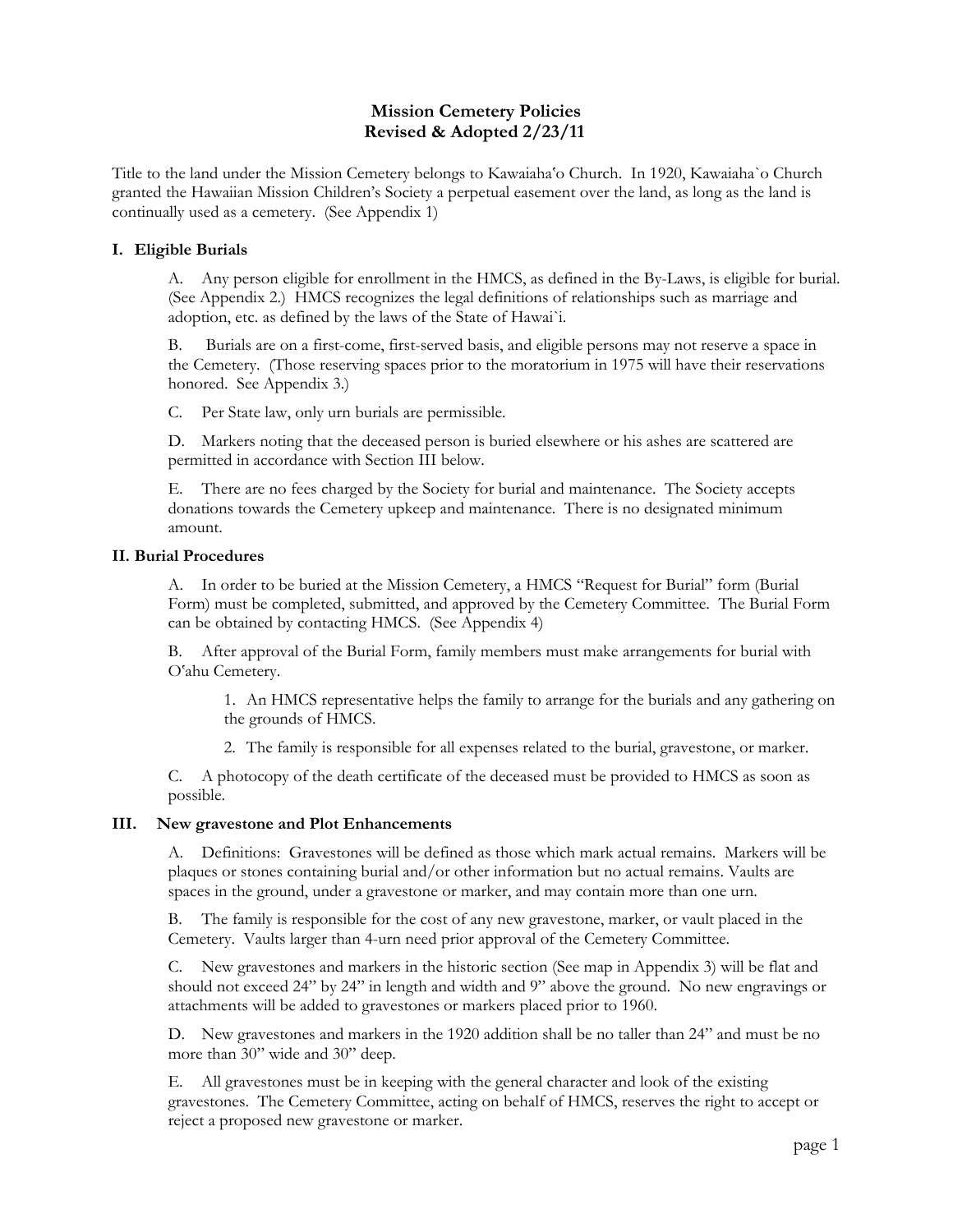F. No family lot or plot may be enclosed by fence, chain, plant, hedge, curbing or any other material without the approval of the Cemetery Committee. No plants or flowers may be planted within the Cemetery without the approval of this committee. If any of the above items are found in the Cemetery without permission, they may be subject to removal without notification to the family.

#### **IV. Disinterment and Relocation**

A. In order to disinter remains from the Mission Cemetery, a HMCS "Request for Disinterment" form (Disinterment Form) must be completed, submitted, and approved. (See Appendix 5) The Disinterment Form can be obtained by contacting HMCS.

B. Upon approval of the Disinterment Form, family members must make arrangements for disinterment through O'ahu Cemetery. Licensed mortuary or cemetery personnel must perform the physical removal of any buried body, casket or urn. State Law requires that only licensed professionals disinter remains from any cemetery.

C. The family or persons requesting disinterment are responsible for all related expenses.

#### **V. Cemetery and Gravestone Maintenance**

A. HMCS is responsible for maintaining the Cemetery as a whole, including the cutting of grass within individual plots, and the pruning or removal of any trees.

- B. Descendants are encouraged to provide a donation to HMCS for upkeep of the Cemetery.
- C. Trained staff will oversee care of gravestones and markers.

#### **VI. Visitation and Grave goods**

A. No alcohol or illegal drugs may be consumed within Cemetery grounds.

B. Any fresh flowers or plant(s) left at a gravesite, which are not planted in the ground, will be removed and discarded by Cemetery personnel approximately one week after placement.

C. Memorabilia and decorations such as photos, toys, incense, lanterns, flags, etc. may be placed at the gravesite, unless such items pose a safety risk or are offensive in some manner. HMCS cannot be responsible for such loose items.

Appendix 1: Record of acceptance by HMCS of grant from the Church from minutes of the 1920 HMCS Annual Meeting

| Appendix 2: HMCS By-Laws Article 2, Membership                                                                               |
|------------------------------------------------------------------------------------------------------------------------------|
| Appendix 3: Map of Cemetery showing both historic section and 1920 addition<br>Appendix 3b: 1998 Survey of the Cemetery plot |
| Appendix 4: Request for Burial Form                                                                                          |

Appendix 5: Request for Disinterment Form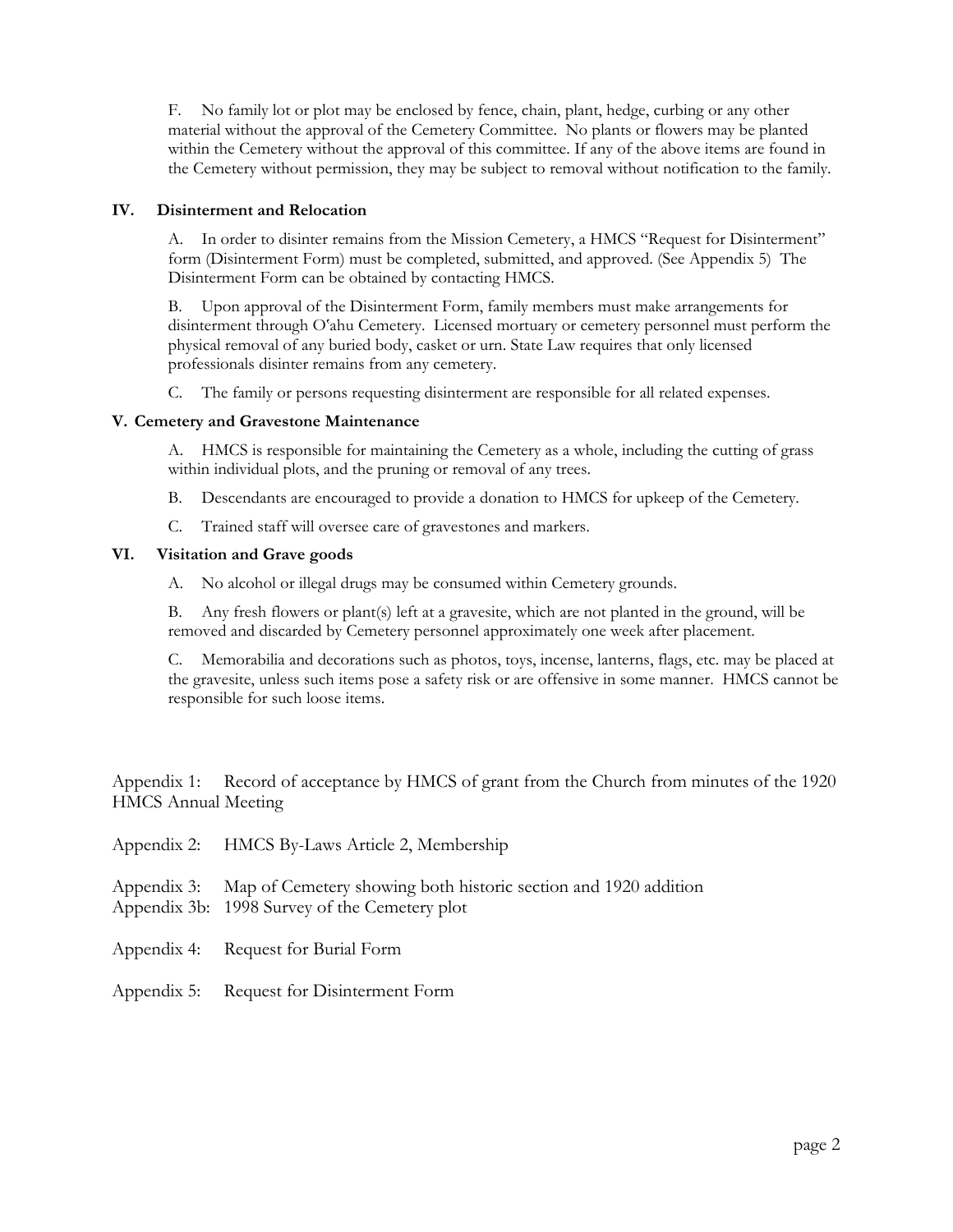

## **Hawaiian Mission Children's Society 553 South King Street Honolulu, Hawaii 96813**

## **REQUEST FOR BURIAL**

**All laws of the State of Hawai'i and regulations of the State Department of Health must be followed as well as the Cemetery Policies of the Hawaiian Mission Children's Society.** 

|                                | Last                                                                                     | First |  | Middle (Maiden)                          |  |  |
|--------------------------------|------------------------------------------------------------------------------------------|-------|--|------------------------------------------|--|--|
|                                |                                                                                          |       |  |                                          |  |  |
|                                | Date, Month, Year                                                                        |       |  | City, State &/or Country                 |  |  |
|                                |                                                                                          |       |  |                                          |  |  |
|                                | Date, Month, Year                                                                        |       |  | (if known) City, State $\&\/$ or Country |  |  |
|                                |                                                                                          |       |  |                                          |  |  |
|                                |                                                                                          |       |  |                                          |  |  |
|                                |                                                                                          |       |  |                                          |  |  |
| need not be a certified copy.) | When it becomes available, please forward a copy of the death certificate to HMCS. (This |       |  |                                          |  |  |
| For Cemetery Use:              |                                                                                          |       |  |                                          |  |  |
|                                |                                                                                          |       |  |                                          |  |  |
|                                |                                                                                          |       |  |                                          |  |  |
|                                |                                                                                          |       |  |                                          |  |  |
|                                |                                                                                          |       |  |                                          |  |  |
|                                | Others buried (or to be buried) here, if known:                                          |       |  |                                          |  |  |